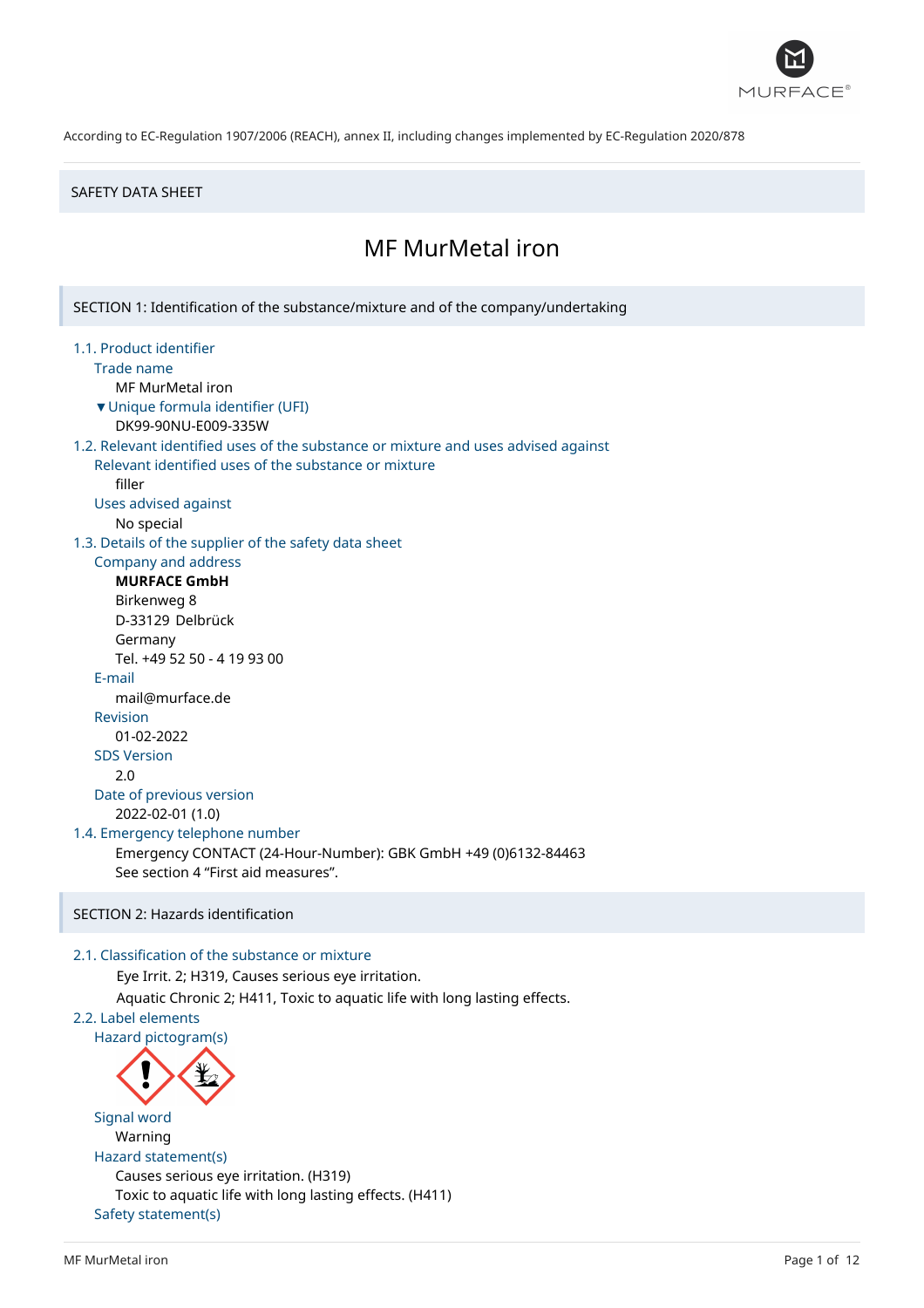

| General                                                                                                       |
|---------------------------------------------------------------------------------------------------------------|
| Prevention                                                                                                    |
| Avoid release to the environment. (P273)                                                                      |
| Wear eye protection/protective gloves/protective clothing. (P280)                                             |
| Response                                                                                                      |
| If eye irritation persists: Get medical advice/attention. (P337+P313)                                         |
| Collect spillage. (P391)                                                                                      |
| Storage                                                                                                       |
|                                                                                                               |
| <b>Disposal</b>                                                                                               |
| Dispose of contents/container to an approved waste disposal plant. (P501)                                     |
| Hazardous substances                                                                                          |
| No special                                                                                                    |
| 2.3. Other hazards                                                                                            |
| <b>Additional labelling</b>                                                                                   |
| EUH208, Contains Mixture of 5-chloro-2-methyl-2H-isothiazol-3-one and 2-methyl-2H-isothiazol-3-one (3:1). May |
| produce an allergic reaction.                                                                                 |

# Additional warnings

This mixture/product does not contain any substances considered to meet the criteria classifying them as PBT and/or vPvB.

# SECTION 3: Composition/information on ingredients

# 3.2. Mixtures

| Product/substance                                                                                   | Identifiers                                                                  | % w/w          | Classification                                                                                                                   | Note |
|-----------------------------------------------------------------------------------------------------|------------------------------------------------------------------------------|----------------|----------------------------------------------------------------------------------------------------------------------------------|------|
| Alcohols, C12-14,<br>ethoxylated                                                                    | CAS No.: 68439-50-9<br>EC No.: 500-213-3<br>REACH:<br>Index No.:             | $\geq 1 - 2\%$ | Acute Tox. 4, H302<br>Eye Dam. 1, H318<br>Aquatic Chronic 3, H412                                                                |      |
| 1,2-benzisothiazol-3(2H)-<br>one;1,2-benzisothiazolin-<br>3-one                                     | CAS No.: 2634-33-5<br>EC No.: 220-120-9<br>REACH:<br>Index No.: 613-088-00-6 | < 0.05%        | Acute Tox. 4, H302<br>Skin Irrit. 2, H315<br>Skin Sens. 1, H317<br>Eye Dam. 1, H318<br>Aquatic Acute 1, H400 (M=10)              |      |
| Ethanol, 2,2'-iminobis-, N-<br>C12-18-alkyl derivs.                                                 | CAS No.: 71786-60-2<br>EC No.: 276-014-8<br>REACH:<br>Index No.:             | < 0.05%        | Acute Tox. 4, H302<br>Skin Corr. 1C, H314<br>Repr. 2, H361<br>Aquatic Acute 1, H400 (M=10)<br>Aquatic Chronic 1, H410 (M=10)     |      |
| Mixture of 5-chloro-2-<br>methyl-2H-isothiazol-3-<br>one and 2-methyl-2H-<br>isothiazol-3-one (3:1) | CAS No.: 55965-84-9<br>EC No.: 911-418-6<br>REACH:<br>Index No.:             | < 0.05%        | Acute Tox. 3, H301<br>Acute Tox. 2, H310<br>Skin Corr. 1C, H314<br>Skin Sens. 1A, H317<br>Eye Dam. 1, H318<br>Acute Tox. 2, H330 |      |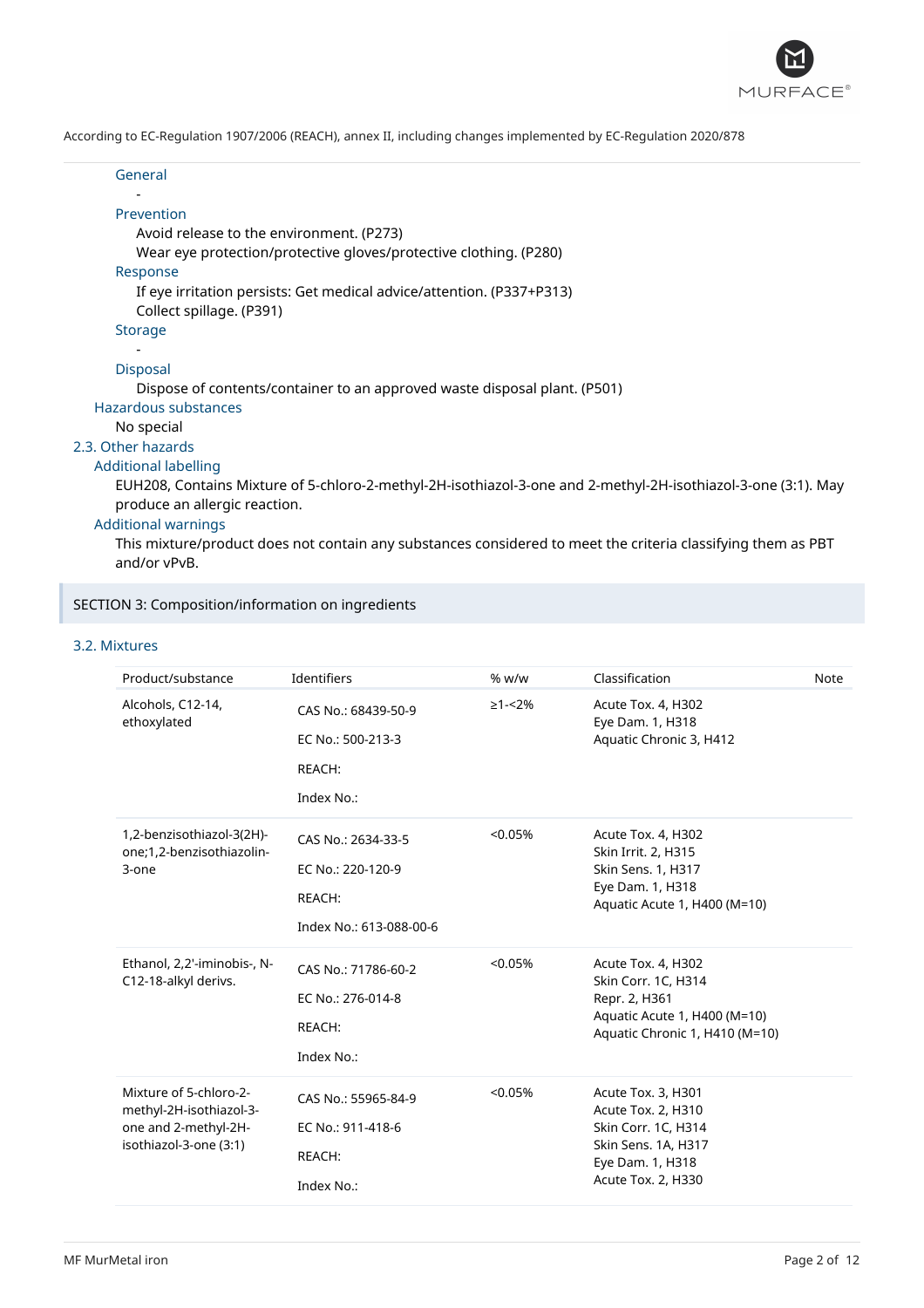

Aquatic Acute 1, H400 (M=100) Aquatic Chronic 1, H410 (M=100) EUH071

See full text of H-phrases in section 16. Occupational exposure limits are listed in section 8, if these are available. Other information

No special

-----

### SECTION 4: First aid measures

### 4.1. Description of first aid measures

#### General information

In the case of accident: Contact a doctor or casualty department – take the label or this safety data sheet. Contact a doctor if in doubt about the injured person's condition or if the symptoms persist. Never give an unconscious person water or other drink.

### Inhalation

Upon breathing difficulties or irritation of the respiratory tract: Bring the person into fresh air and stay with him/her.

#### Skin contact

IF ON SKIN: Wash with plenty of water and soap.

Remove contaminated clothing and shoes. Ensure to wash exposed skin thoroughly with water and soap. DO NOT use solvents or thinners.

If skin irritation occurs: Get medical advice/attention.

#### Eye contact

Upon irritation of the eye: Remove contact lenses. Flush eyes immediately with plenty of water or isotonic water (20-30°C) for at least 5 minutes and continue until irritation stops. Make sure to flush under upper and lower eyelids. If irritation continues, contact a doctor. Continue flushing during transport.

#### Ingestion

Provide plenty of water for the person to drink and stay with him/her. In case of malaise, seek medical advice immediately and bring the safety data sheet or label from the product. Do not induce vomiting, unless recommended by the doctor. Have the victim lean forward with head down to avoid inhalation of- or choking on vomited material.

#### Burns

Not applicable

#### 4.2. Most important symptoms and effects, both acute and delayed

This product contains substances that may trigger an allergic reaction to predisposed persons. Irritation effects: This product contains substances, which may cause irritation upon exposure to skin, eyes or lungs. Exposure may result in an increased absorption potential of other hazardous substances at the area of exposure.

### 4.3. Indication of any immediate medical attention and special treatment needed

If eye irritation persists: Get medical advice/attention.

#### Information to medics

Bring this safety data sheet or the label from this product.

#### SECTION 5: Firefighting measures

#### 5.1. Extinguishing media

Suitable extinguishing media: Alcohol-resistant foam, carbon dioxide, powder, water mist. Unsuitable extinguishing media: Waterjets should not be used, since they can spread the fire.

### 5.2. Special hazards arising from the substance or mixture

Fire will result in dense smoke. Exposure to combustion products may harm your health. Closed containers, which are exposed to fire, should be cooled with water. Do not allow fire-extinguishing water to enter the sewage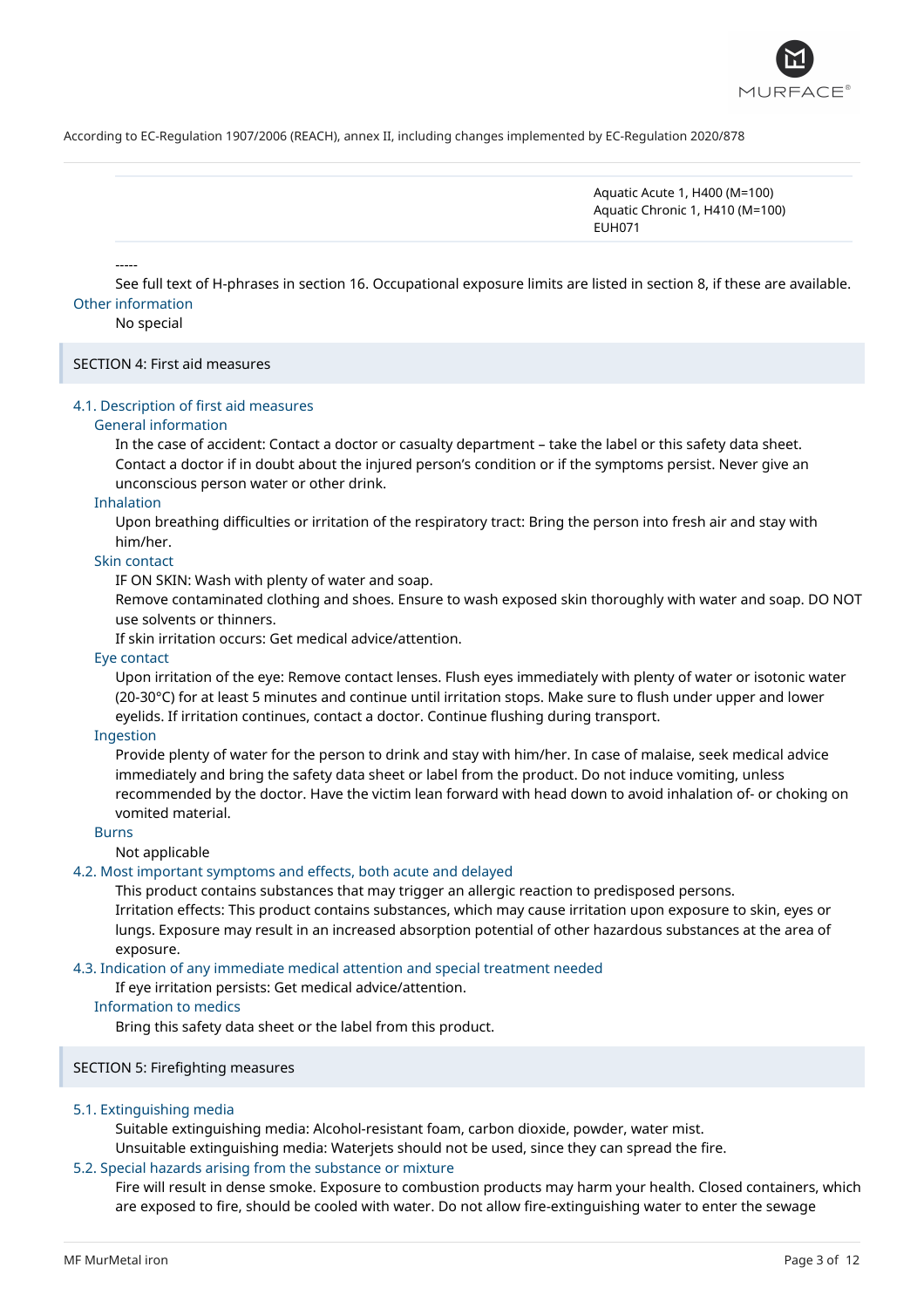

#### system and nearby surface waters.

If the product is exposed to high temperatures, e.g. in the event of fire, dangerous decomposition compounds are produced. These are:

Carbon oxides (CO / CO2).

Some metal oxides.

# 5.3. Advice for firefighters

Wear self-contained breathing apparatus and protective clothing to prevent contact. Upon direct exposure contact The National Poisons Information Service (dial 111, 24 h service) in order to obtain further advice.

SECTION 6: Accidental release measures

6.1. Personal precautions, protective equipment and emergency procedures No specific requirements

### 6.2. Environmental precautions

Avoid discharge to lakes, streams, sewers, etc. In the event of leakage to the surroundings, contact local environmental authorities.

#### 6.3. Methods and material for containment and cleaning up

Use sand, earth, vermiculite, diatomaceous earth to contain and collect non-combustible absorbent materials and place in container for disposal, according to local regulations.

To the extent possible cleaning is performed with normal cleaning agents. Avoid use of solvents.

# 6.4. Reference to other sections

See section 13 on "Disposal considerations" in regard of handling of waste.

See section 8 "Exposure controls/personal protection" for protective measures.

### SECTION 7: Handling and storage

#### 7.1. Precautions for safe handling

It is recommended to install waste collection trays in order to prevent emissions to the waste water system and surrounding environment.

Smoking, drinking and consumption of food is not allowed in the work area.

See section 8 "Exposure controls/personal protection" for information on personal protection.

#### 7.2. Conditions for safe storage, including any incompatibilities

Containers that have been opened must be carefully resealed and kept upright to prevent leakage.

### Recommended storage material

Keep only in original packaging.

#### Storage temperature

Dry, cool and well ventilated

# Incompatible materials

Strong acids, strong bases, strong oxidizing agents, and strong reducing agents.

# 7.3. Specific end use(s)

This product should only be used for applications quoted in section 1.2

SECTION 8: Exposure controls/personal protection

#### 8.1. Control parameters

No substances are listed in the national list of substances with an occupational exposure limit.

### DNEL

No data available PNEC

### No data available

#### 8.2. Exposure controls

Control is unnecessary if the product is used as intended.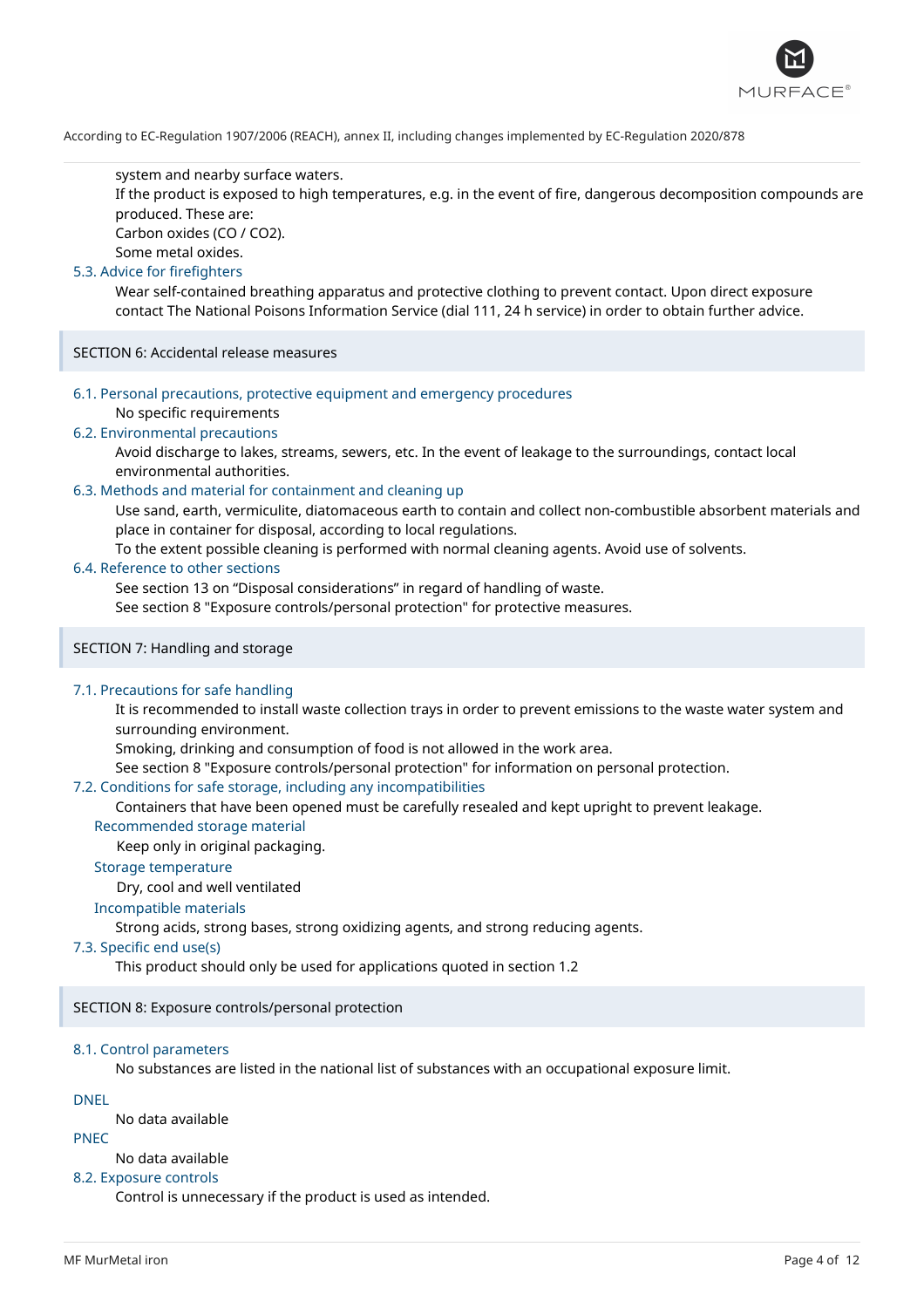

#### General recommendations

Smoking, drinking and consumption of food is not allowed in the work area.

# Exposure scenarios

There are no exposure scenarios implemented for this product.

#### Exposure limits

Occupational exposure limits have not been defined for the substances in this product.

#### Appropriate technical measures

Apply standard precautions during use of the product. Avoid inhalation of vapours.

#### Hygiene measures

In between use of the product and at the end of the working day all exposed areas of the body must be washed thoroughly. Always wash hands, forearms and face.

#### Measures to avoid environmental exposure

Keep damming materials near the workplace. If possible, collect spillage during work.

Individual protection measures, such as personal protective equipment

#### **Generally**

Use only CE marked protective equipment. No specific requirements

#### Respiratory Equipment

No specific requirements

### Skin protection

| Recommended                                                                                                                               | Type/Category | Standards                |  |
|-------------------------------------------------------------------------------------------------------------------------------------------|---------------|--------------------------|--|
| Dedicated work clothing<br>should be worn. Wear a<br>protective suit in the<br>event of prolonged<br>periods of work with the<br>product. | $\sim$        | $\overline{\phantom{a}}$ |  |

### Hand protection

| Material | Glove thickness<br>(mm) | Breakthrough time<br>(min.) | Standards                         |                 |
|----------|-------------------------|-----------------------------|-----------------------------------|-----------------|
| Nitrile  | 0.4                     | > 240                       | EN374-2, EN374-3,<br><b>EN388</b> | $m_{\tilde{z}}$ |

### Eye protection

| Type                                       | Standards |  |
|--------------------------------------------|-----------|--|
| Safety glasses with side EN166<br>shields. |           |  |

#### SECTION 9: Physical and chemical properties



Physical state Paste Colour Gray Odour / Odour threshold Faint pH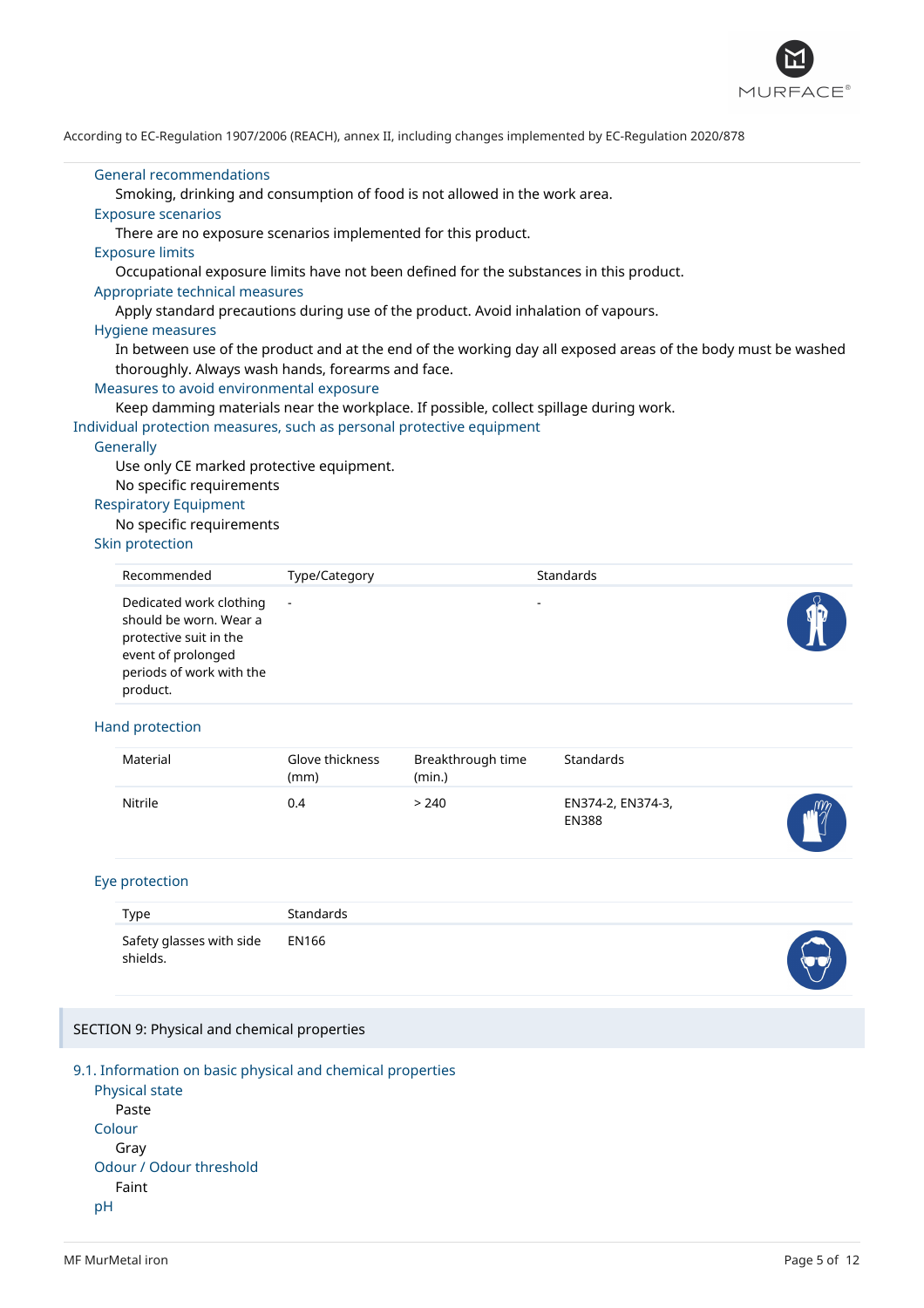

Testing not relevant or not possible due to nature of the product. Density (g/cm<sup>3</sup>) 3.8 (20 °C) Kinematic viscosity Testing not relevant or not possible due to nature of the product. Particle characteristics Testing not relevant or not possible due to nature of the product. Phase changes Melting point/Freezing point (°C) Testing not relevant or not possible due to nature of the product. Boiling point (°C) Testing not relevant or not possible due to nature of the product. Vapour pressure Testing not relevant or not possible due to nature of the product. Relative vapour density Testing not relevant or not possible due to nature of the product. Decomposition temperature (°C) Testing not relevant or not possible due to nature of the product. Data on fire and explosion hazards Flash point (°C) 100 Ignition (°C) Testing not relevant or not possible due to nature of the product. Auto flammability (°C) Testing not relevant or not possible due to nature of the product. Lower and upper explosion limit (% v/v) Testing not relevant or not possible due to nature of the product. **Solubility** Solubility in water Testing not relevant or not possible due to nature of the product. n-octanol/water coefficient Testing not relevant or not possible due to nature of the product. Solubility in fat (g/L) Testing not relevant or not possible due to nature of the product. 9.2. Other information Other physical and chemical parameters No data available SECTION 10: Stability and reactivity 10.1. Reactivity No data available 10.2. Chemical stability The product is stable under the conditions, noted in section 7 "Handling and storage".

- 10.3. Possibility of hazardous reactions
	- No special
- 10.4. Conditions to avoid

No special

#### 10.5. Incompatible materials

Strong acids, strong bases, strong oxidizing agents, and strong reducing agents.

#### 10.6. Hazardous decomposition products

The product is not degraded when used as specified in section 1.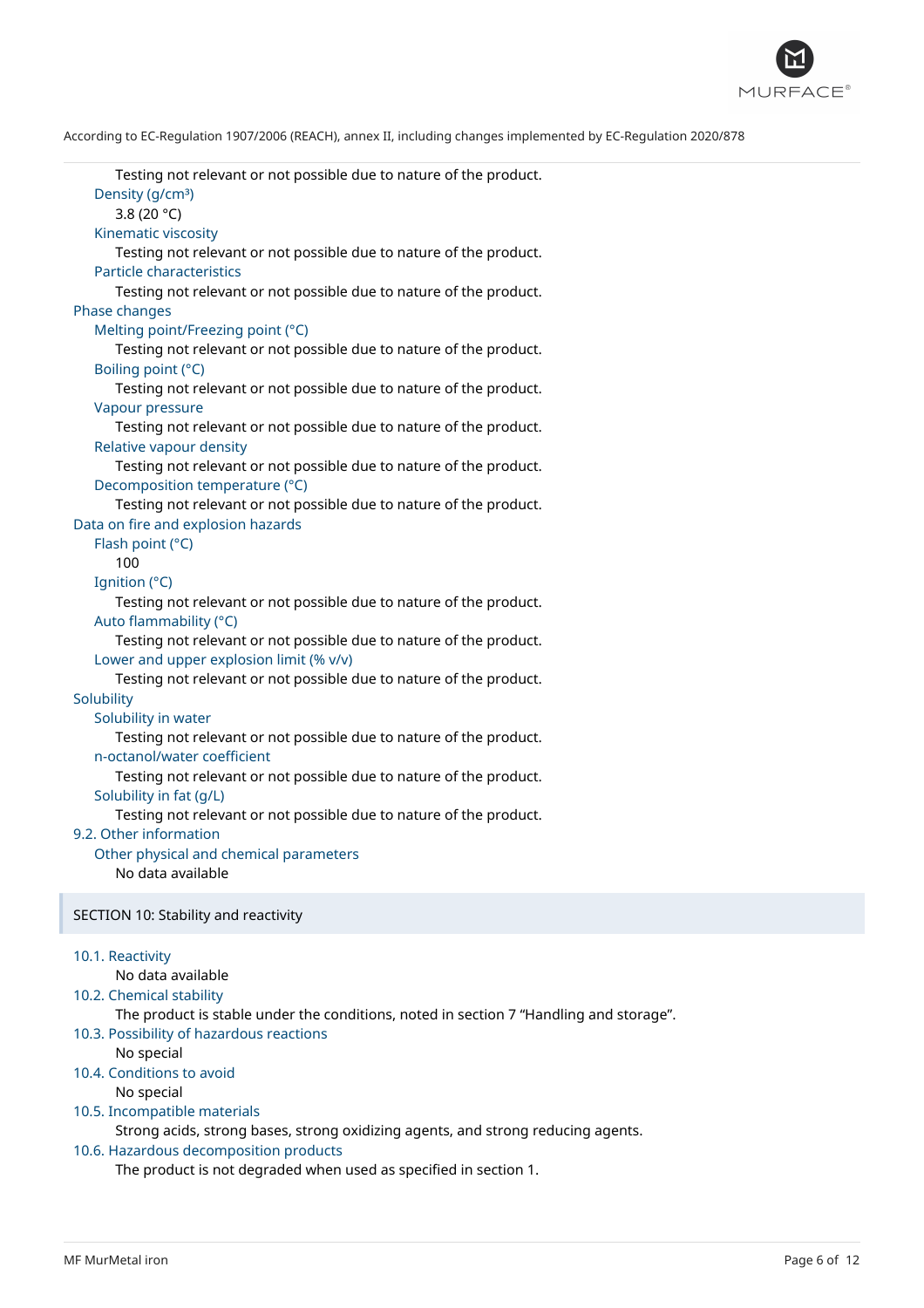

# SECTION 11: Toxicological information

# 11.1. Information on hazard classes as defined in Regulation (EC) No 1272/2008 Acute toxicity

| Product/substance<br>Test method<br>Species                       | Alcohols, C12-14, ethoxylated                                                                  |  |  |
|-------------------------------------------------------------------|------------------------------------------------------------------------------------------------|--|--|
| Route of exposure                                                 | Oral                                                                                           |  |  |
| Test                                                              | <b>ATE</b>                                                                                     |  |  |
| Result                                                            | 500 mg/kg                                                                                      |  |  |
| Other information                                                 |                                                                                                |  |  |
| Product/substance<br><b>Test method</b>                           | Mixture of 5-chloro-2-methyl-2H-isothiazol-3-one and 2-methyl-2H-isothiazol-3-one (3:1)        |  |  |
| Species                                                           | Rat                                                                                            |  |  |
| Route of exposure                                                 | Oral                                                                                           |  |  |
| Test                                                              | LD50                                                                                           |  |  |
| Result                                                            | 457 mg/kg                                                                                      |  |  |
| Other information                                                 |                                                                                                |  |  |
| Product/substance<br>Test method                                  | Mixture of 5-chloro-2-methyl-2H-isothiazol-3-one and 2-methyl-2H-isothiazol-3-one (3:1)        |  |  |
| Species                                                           | Rat                                                                                            |  |  |
| Route of exposure                                                 | Dermal                                                                                         |  |  |
| Test                                                              | LD50                                                                                           |  |  |
| Result                                                            | 660 mg/kg                                                                                      |  |  |
| Other information                                                 |                                                                                                |  |  |
| Product/substance<br>Test method                                  | Mixture of 5-chloro-2-methyl-2H-isothiazol-3-one and 2-methyl-2H-isothiazol-3-one (3:1)        |  |  |
| Species                                                           | Rat                                                                                            |  |  |
| Route of exposure                                                 | Inhalation                                                                                     |  |  |
| Test                                                              | LC50 (4 hours)                                                                                 |  |  |
| Result                                                            | 0,33 mg/L                                                                                      |  |  |
| Other information                                                 |                                                                                                |  |  |
| Skin corrosion/irritation                                         |                                                                                                |  |  |
|                                                                   | Based on available data, the classification criteria are not met.                              |  |  |
| Serious eye damage/irritation                                     |                                                                                                |  |  |
| Causes serious eye irritation.                                    |                                                                                                |  |  |
| Respiratory sensitisation                                         |                                                                                                |  |  |
|                                                                   | Based on available data, the classification criteria are not met.                              |  |  |
| Skin sensitisation                                                |                                                                                                |  |  |
|                                                                   | This product contains substances that may trigger an allergic reaction to predisposed persons. |  |  |
| Germ cell mutagenicity                                            |                                                                                                |  |  |
|                                                                   | Based on available data, the classification criteria are not met.                              |  |  |
| Carcinogenicity                                                   |                                                                                                |  |  |
|                                                                   | Based on available data, the classification criteria are not met.                              |  |  |
| Reproductive toxicity                                             |                                                                                                |  |  |
| Based on available data, the classification criteria are not met. |                                                                                                |  |  |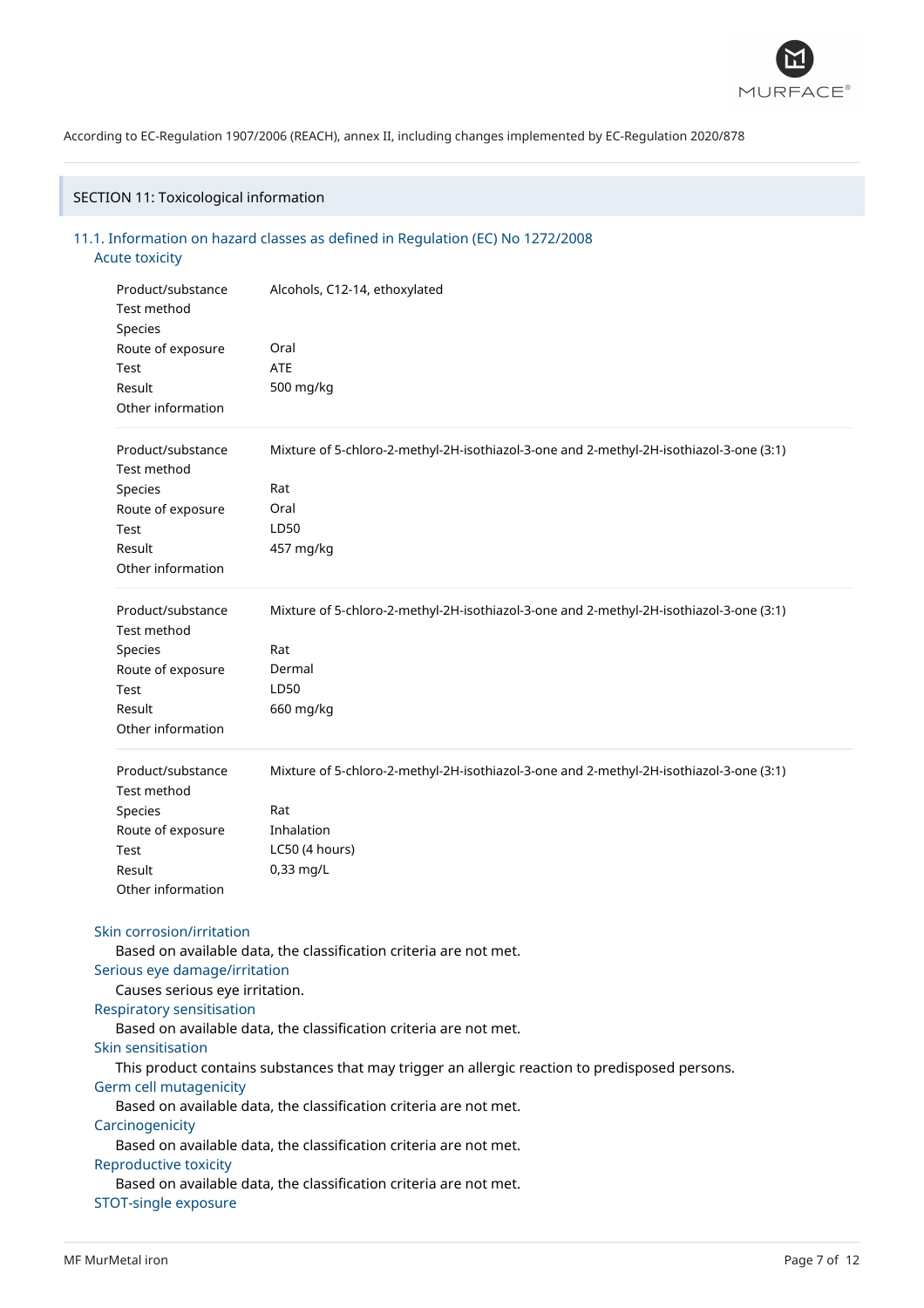

Based on available data, the classification criteria are not met. STOT-repeated exposure

Based on available data, the classification criteria are not met.

Aspiration hazard

Based on available data, the classification criteria are not met.

# 11.2. Information on other hazards

### Long term effects

Irritation effects: This product contains substances, which may cause irritation upon exposure to skin, eyes or lungs. Exposure may result in an increased absorption potential of other hazardous substances at the area of exposure.

Endocrine disrupting properties

No special

Other information

No special

# SECTION 12: Ecological information

### 12.1. Toxicity

| Product/substance | Mixture of 5-chloro-2-methyl-2H-isothiazol-3-one and 2-methyl-2H-isothiazol-3-one (3:1) |
|-------------------|-----------------------------------------------------------------------------------------|
| Test method       |                                                                                         |
| <b>Species</b>    | Daphnia                                                                                 |
| Compartment       |                                                                                         |
| Duration          | 48 hours                                                                                |
| Test              | <b>EC50</b>                                                                             |
| Result            | $0,1$ mg/L                                                                              |
| Other information |                                                                                         |
| Product/substance | Mixture of 5-chloro-2-methyl-2H-isothiazol-3-one and 2-methyl-2H-isothiazol-3-one (3:1) |
| Test method       |                                                                                         |
| Species           | Algae                                                                                   |
| Compartment       |                                                                                         |
| Duration          | 72 hours                                                                                |
| Test              | <b>EC50</b>                                                                             |
| Result            | 0,027 mg/L                                                                              |
| Other information |                                                                                         |
| Product/substance | Mixture of 5-chloro-2-methyl-2H-isothiazol-3-one and 2-methyl-2H-isothiazol-3-one (3:1) |
| Test method       |                                                                                         |
| Species           | Algae                                                                                   |
| Compartment       |                                                                                         |
| Duration<br>Test  | <b>NOEC</b>                                                                             |
| Result            | 0,0012 mg/L                                                                             |
| Other information |                                                                                         |
|                   |                                                                                         |
|                   |                                                                                         |
| Product/substance | Mixture of 5-chloro-2-methyl-2H-isothiazol-3-one and 2-methyl-2H-isothiazol-3-one (3:1) |
| Test method       |                                                                                         |
| Species           | Daphnia                                                                                 |
| Compartment       |                                                                                         |
| Duration          |                                                                                         |
| Test<br>Result    | <b>NOEC</b><br>0,004 mg/L                                                               |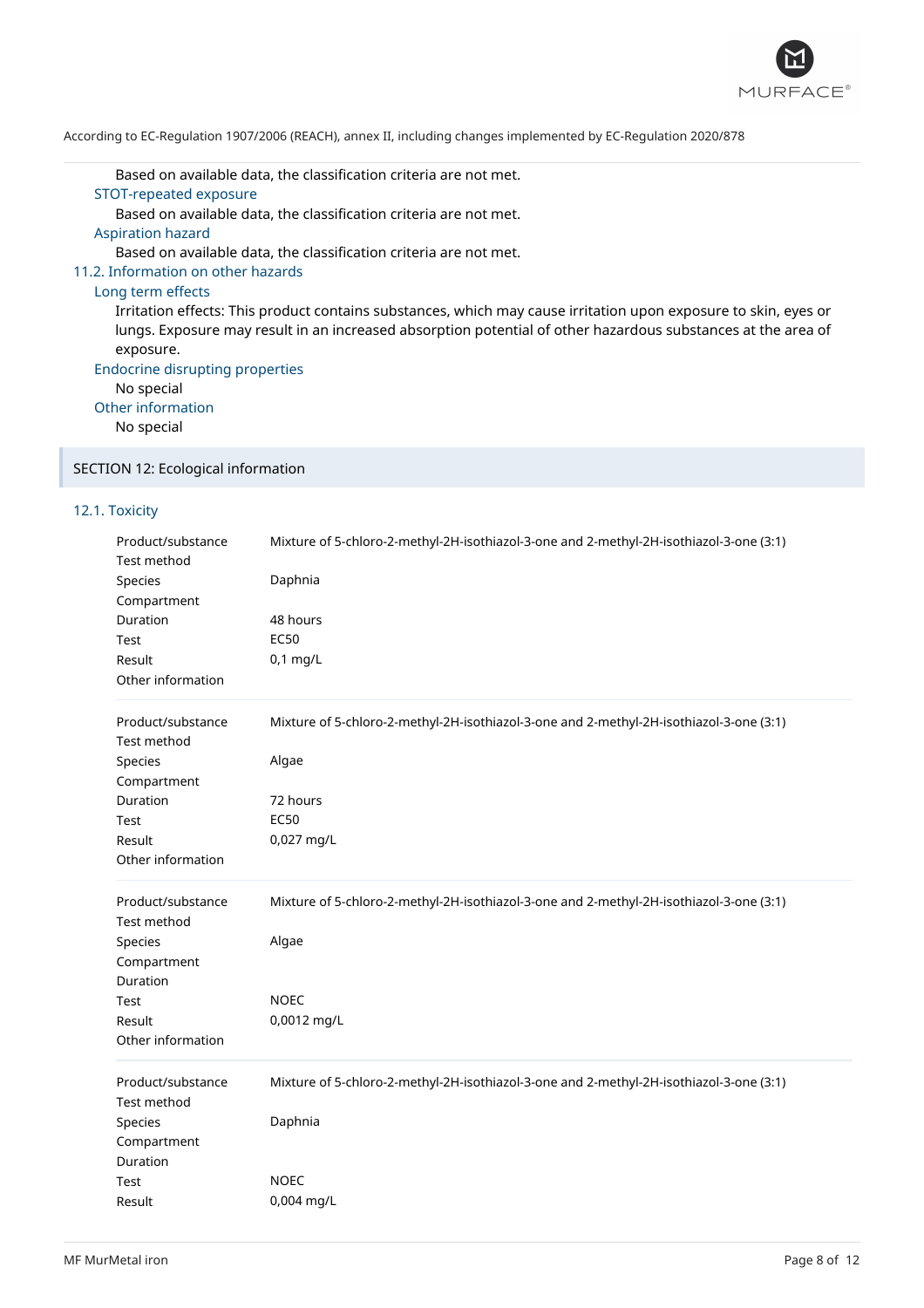

|                 | Other information                                             |                                                                                                                  |
|-----------------|---------------------------------------------------------------|------------------------------------------------------------------------------------------------------------------|
|                 | Product/substance<br>Test method                              | Mixture of 5-chloro-2-methyl-2H-isothiazol-3-one and 2-methyl-2H-isothiazol-3-one (3:1)                          |
|                 | Species                                                       | Fish                                                                                                             |
|                 | Compartment                                                   |                                                                                                                  |
|                 | Duration                                                      |                                                                                                                  |
|                 | Test                                                          | <b>NOEC</b>                                                                                                      |
|                 | Result                                                        | 0,098 mg/L                                                                                                       |
|                 | Other information                                             |                                                                                                                  |
|                 | 12.2. Persistence and degradability                           |                                                                                                                  |
|                 | No data available                                             |                                                                                                                  |
|                 | 12.3. Bioaccumulative potential                               |                                                                                                                  |
|                 | No data available                                             |                                                                                                                  |
|                 | 12.4. Mobility in soil                                        |                                                                                                                  |
|                 | No data available<br>12.5. Results of PBT and vPvB assessment |                                                                                                                  |
|                 |                                                               | This mixture/product does not contain any substances considered to meet the criteria classifying them as PBT     |
|                 | and/or vPvB.                                                  |                                                                                                                  |
|                 | 12.6. Endocrine disrupting properties                         |                                                                                                                  |
|                 | No special                                                    |                                                                                                                  |
|                 | 12.7. Other adverse effects                                   |                                                                                                                  |
|                 |                                                               | This product contains substances that are toxic to the environment. May result in adverse effects to aquatic     |
|                 | organisms.                                                    |                                                                                                                  |
|                 |                                                               | This product contains substances, which may cause adverse long-term effects to the aquatic environment.          |
|                 | SECTION 13: Disposal considerations                           |                                                                                                                  |
|                 | 13.1. Waste treatment methods                                 |                                                                                                                  |
|                 |                                                               | Product is covered by the regulations on hazardous waste.                                                        |
|                 | HP 14 - Ecotoxic                                              |                                                                                                                  |
|                 |                                                               | Dispose of contents/container to an approved waste disposal plant.                                               |
|                 |                                                               | Regulation (EU) No 1357/2014 of 18 December 2014 on waste.                                                       |
| <b>EWC</b> code |                                                               |                                                                                                                  |
|                 | 15 01 02<br>Plastic packaging                                 |                                                                                                                  |
|                 | 08 01 11*                                                     | Waste paint and varnish containing organic solvents or other dangerous substances                                |
|                 | <b>Specific labelling</b>                                     |                                                                                                                  |
|                 | Not applicable                                                |                                                                                                                  |
|                 | <b>Contaminated packing</b>                                   |                                                                                                                  |
|                 |                                                               | Packaging containing residues of the product must be disposed of similarly to the product.                       |
|                 | SECTION 14: Transport information                             |                                                                                                                  |
|                 | $14.1 - 14.4.$                                                |                                                                                                                  |
|                 |                                                               | This product is within scope of the regulations of transport of dangerous goods.                                 |
|                 |                                                               | These substances when carried in single or combination packaging's containing a net quantity per single or inner |

packaging of 5 L or less for liquids or having a net mass per single or inner packaging of 5 kg or less for solids, are not subject to any other provisions of ADR/IMDG/IATA provided the packaging's meet the general provisions of 4.1.1.1, 4.1.1.2, 4.1.1.4 - 4.1.1.8 (ADR, IMDG) / 5.0.2.4.1, 5.0.2.6.1.1, 5.0.2.8 (IATA)

ADR/RID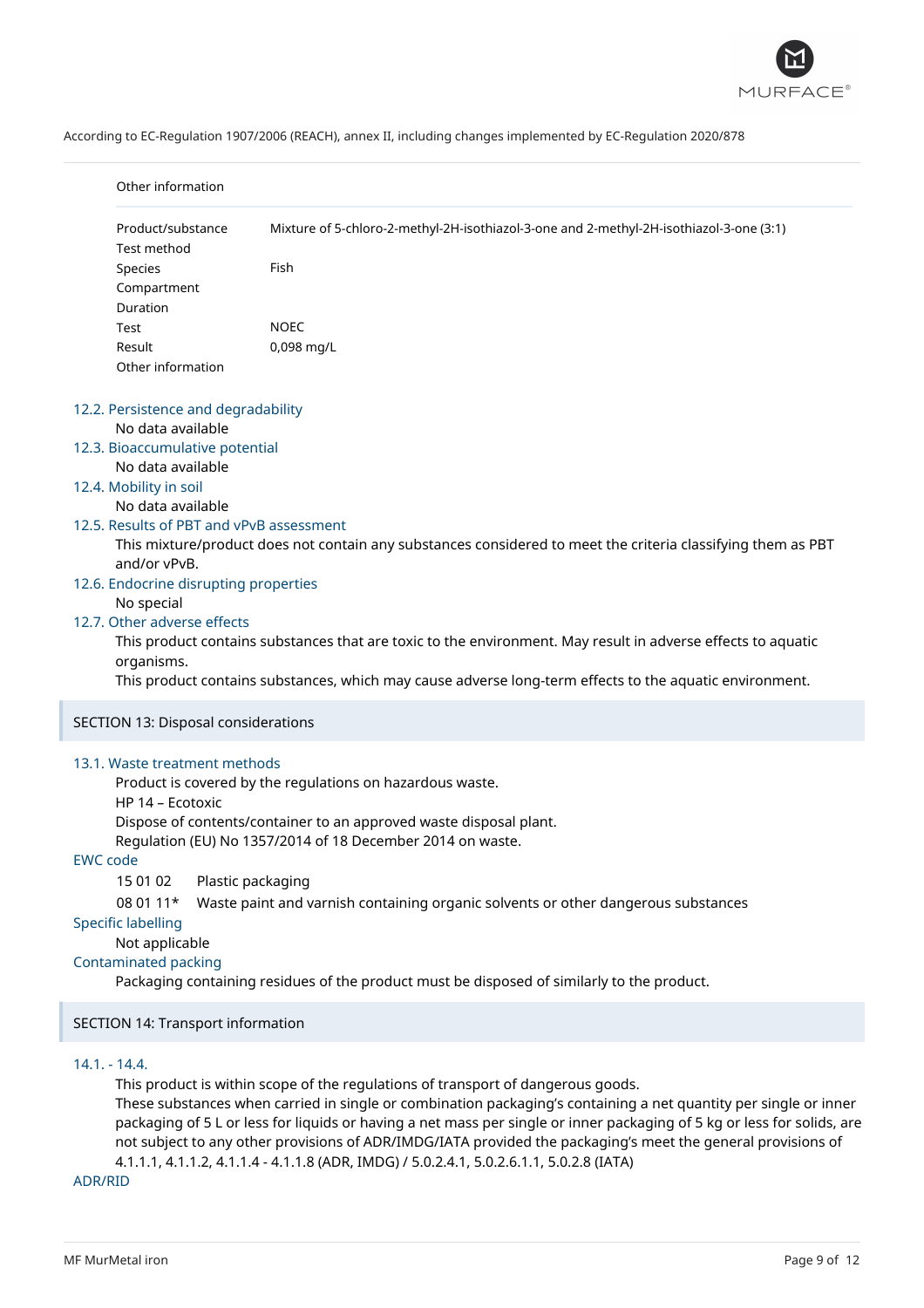

|             | UN- or ID<br>number                                               | UN proper shipping name                                                                                                                                                                                                                                                                                                                                                                                                                                                                                                                                                                                                                                                                                                         | Labels | Packing group | Tunnel restriction code |
|-------------|-------------------------------------------------------------------|---------------------------------------------------------------------------------------------------------------------------------------------------------------------------------------------------------------------------------------------------------------------------------------------------------------------------------------------------------------------------------------------------------------------------------------------------------------------------------------------------------------------------------------------------------------------------------------------------------------------------------------------------------------------------------------------------------------------------------|--------|---------------|-------------------------|
|             | <b>UN3077</b>                                                     | ENVIRONMENTALLY HAZARDOUS<br>SUBSTANCE, SOLID, N.O.S.                                                                                                                                                                                                                                                                                                                                                                                                                                                                                                                                                                                                                                                                           | 9      | Ш             | $3(-)$                  |
| <b>IMDG</b> |                                                                   |                                                                                                                                                                                                                                                                                                                                                                                                                                                                                                                                                                                                                                                                                                                                 |        |               |                         |
|             | UN- or ID<br>number                                               | UN proper shipping name                                                                                                                                                                                                                                                                                                                                                                                                                                                                                                                                                                                                                                                                                                         | Labels | Packing group | EmS                     |
|             | <b>UN3077</b>                                                     | ENVIRONMENTALLY HAZARDOUS<br>SUBSTANCE, SOLID, N.O.S.                                                                                                                                                                                                                                                                                                                                                                                                                                                                                                                                                                                                                                                                           | 9      | Ш             | F-A, S-F                |
| <b>IATA</b> | <b>MARINE POLLUTANT</b><br>Yes                                    |                                                                                                                                                                                                                                                                                                                                                                                                                                                                                                                                                                                                                                                                                                                                 |        |               |                         |
|             | UN- or ID<br>number                                               | UN proper shipping name                                                                                                                                                                                                                                                                                                                                                                                                                                                                                                                                                                                                                                                                                                         | Labels |               | Packing group           |
|             | <b>UN3077</b>                                                     | ENVIRONMENTALLY HAZARDOUS<br>SUBSTANCE, SOLID, N.O.S.                                                                                                                                                                                                                                                                                                                                                                                                                                                                                                                                                                                                                                                                           | 9      |               | Ш                       |
|             | No data available                                                 | 14.7. Maritime transport in bulk according to IMO instruments<br>SECTION 15: Regulatory information                                                                                                                                                                                                                                                                                                                                                                                                                                                                                                                                                                                                                             |        |               |                         |
|             | <b>Additional information</b><br>Not applicable<br><b>Sources</b> | 15.1. Safety, health and environmental regulations/legislation specific for the substance or mixture<br><b>Restrictions for application</b><br>Restricted to professional users.<br>Demands for specific education<br>No specific requirements<br>SEVESO - Categories / dangerous substances<br>E2 - ENVIRONMENTAL HAZARDS, Qualifying quantity (lower-tier): 200 tonnes / (upper-tier): 500 tonnes<br>Control of Major Accident Hazards (COMAH) Regulations 2015.<br>Regulation (EU) No 1357/2014 of 18 December 2014 on waste.<br>CLP Regulation (EC) No 1272/2008, as retained and amended in UK law.<br>EC-Regulation 1907/2006 (REACH), as amended by UK REACH Regulations SI 2019/758<br>15.2. Chemical safety assessment |        |               |                         |
|             | No                                                                | SECTION 16: Other information                                                                                                                                                                                                                                                                                                                                                                                                                                                                                                                                                                                                                                                                                                   |        |               |                         |
|             |                                                                   |                                                                                                                                                                                                                                                                                                                                                                                                                                                                                                                                                                                                                                                                                                                                 |        |               |                         |

# Full text of H-phrases as mentioned in section 3

EUH071, Corrosive to the respiratory tract. H301, Toxic if swallowed. H302, Harmful if swallowed.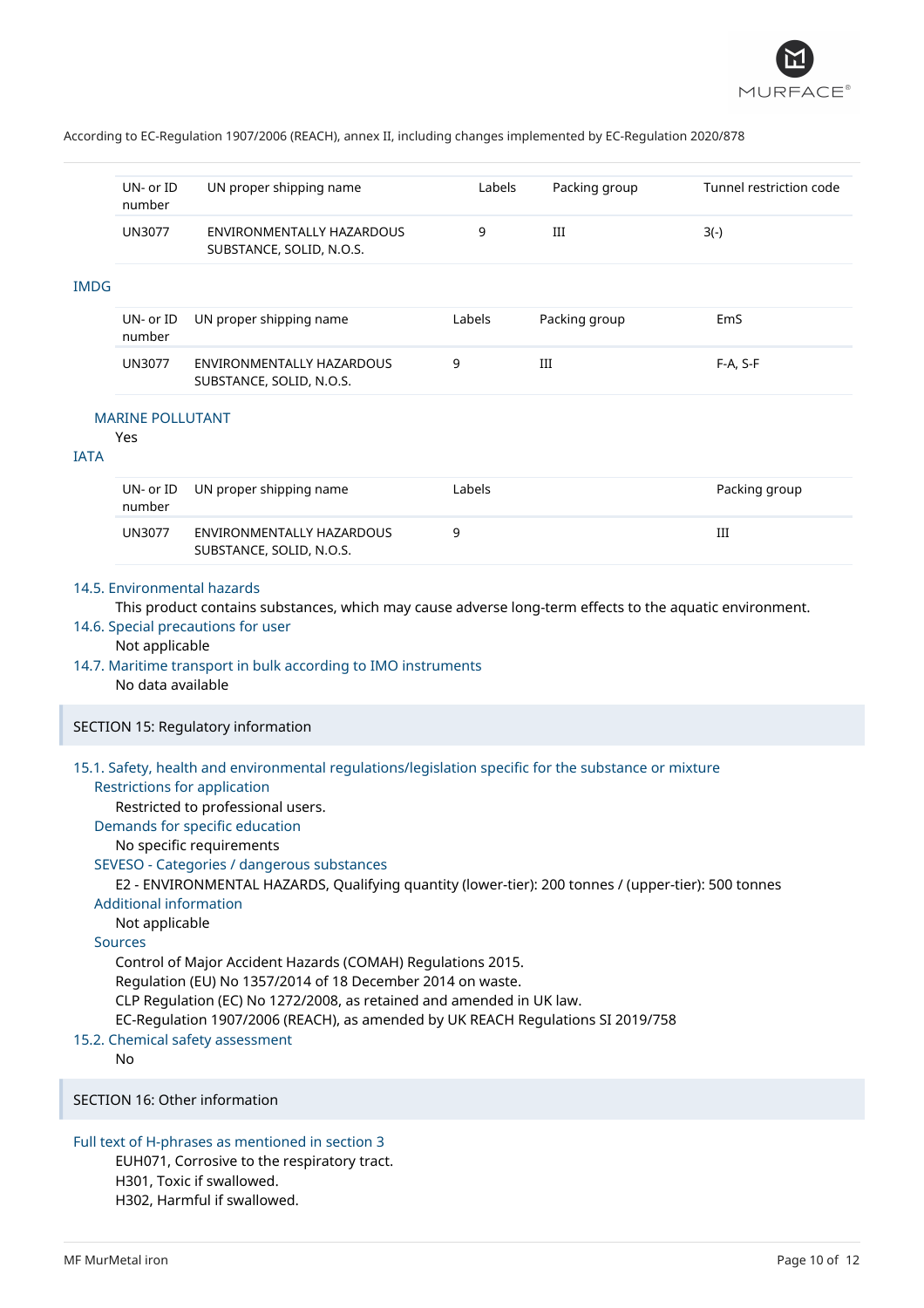

H310, Fatal in contact with skin.

H314, Causes severe skin burns and eye damage.

H315, Causes skin irritation.

H317, May cause an allergic skin reaction.

H318, Causes serious eye damage.

H330, Fatal if inhaled.

H361, Suspected of damaging fertility or the unborn child.

H400, Very toxic to aquatic life.

H410, Very toxic to aquatic life with long lasting effects.

H412, Harmful to aquatic life with long lasting effects.

#### Abbreviations and acronyms

ADN = European Provisions concerning the International Carriage of Dangerous Goods by Inland Waterway

ADR = The European Agreement concerning the International Carriage of Dangerous Goods by Road

ATE = Acute Toxicity Estimate

BCF = Bioconcentration Factor

CAS = Chemical Abstracts Service

CE = Conformité Européenne

CLP = Classification, Labelling and Packaging Regulation [Regulation (EC) No. 1272/2008]

CSA = Chemical Safety Assessment

CSR = Chemical Safety Report

DMEL = Derived Minimal Effect Level

DNEL = Derived No Effect Level

EINECS = European Inventory of Existing Commercial chemical Substances

ES = Exposure Scenario

EUH statement = CLP-specific Hazard statement

EWC = European Waste Catalogue

GHS = Globally Harmonized System of Classification and Labelling of Chemicals

IARC = International Agency for Research on Cancer (IARC)

IATA = International Air Transport Association

IBC = Intermediate Bulk Container

IMDG = International Maritime Dangerous Goods

LogPow = logarithm of the octanol/water partition coefficient

MARPOL = International Convention for the Prevention of Pollution From Ships, 1973 as modified by the Protocol of 1978. ("Marpol" = marine pollution)

OECD = Organisation for Economic Co-operation and Development

PBT = Persistent, Bioaccumulative and Toxic

PNEC = Predicted No Effect Concentration

RID = The Regulations concerning the International Carriage of Dangerous Goods by Rail

RRN = REACH Registration Number

SCL = A specific concentration limit.

SVHC = Substances of Very High Concern

STOT-RE = Specific Target Organ Toxicity - Repeated Exposure

STOT-SE = Specific Target Organ Toxicity - Single Exposure

TWA = Time weighted average

UN = United Nations

UVCB = Complex hydrocarbon substance

VOC = Volatile Organic Compound

vPvB = Very Persistent and Very Bioaccumulative

Additional information

The classification of the substance/mixture in regard of health hazards are in accordance with the calculation methods given by Regulation (EC) No. 1272/2008 (CLP)

The classification of the substance/mixture in regard of environmental hazards are in accordance with the calculation methods given by Regulation (EC) No. 1272/2008 (CLP)

▼The safety data sheet is validated by